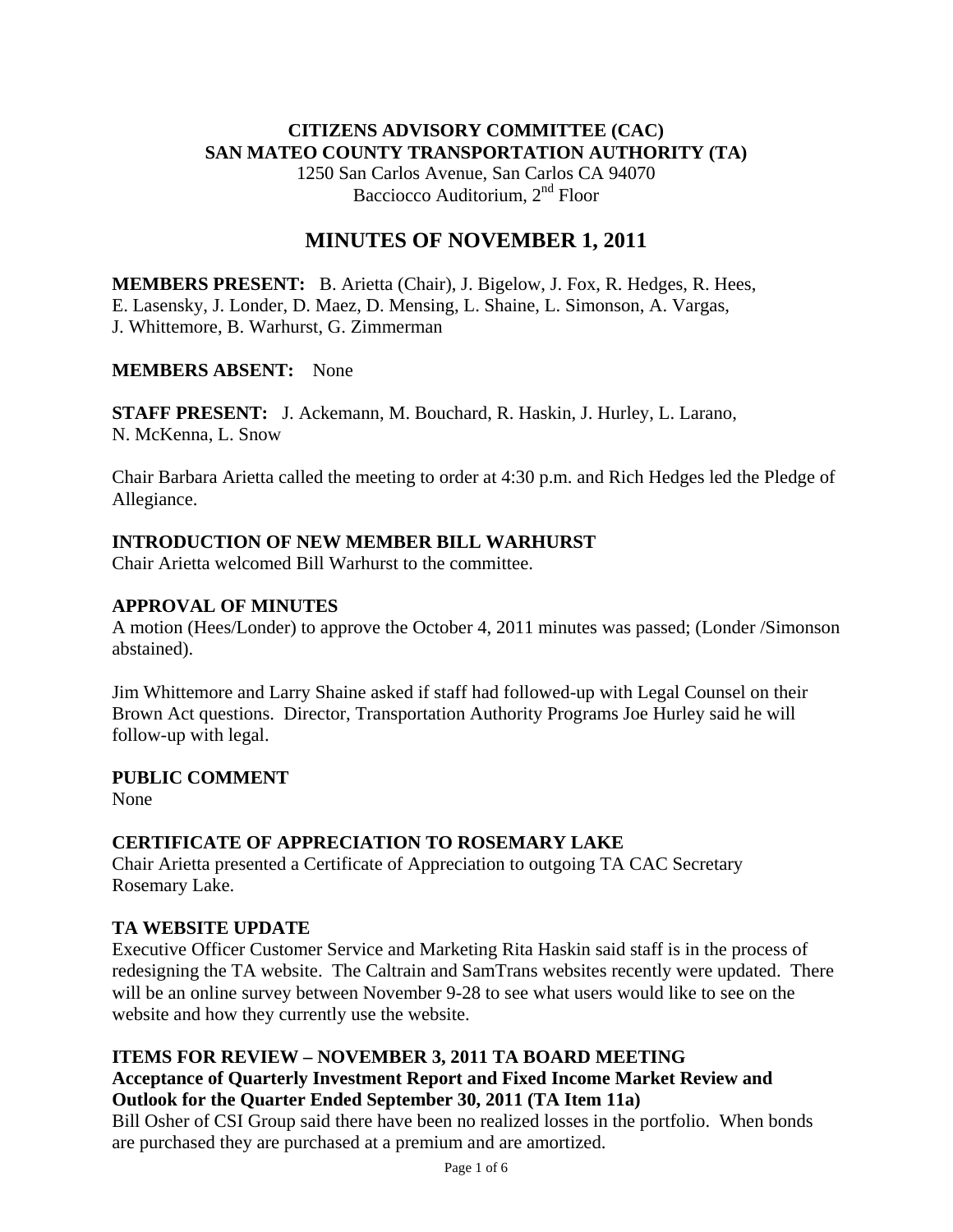George Zimmerman said many times, in recent quarterly reports, staff has over estimated interest revenue and should estimates be more conservative in the future.

Mr. Whittemore said in this month's summary of interests and capital gains there is another realized loss of \$127,000 which brings the year-to-date total of almost half of last year's fiscal year. He asked where the losses are coming from. Mr. Osher said there have been no realized losses in the portfolio. When bonds are purchased they are purchased at a premium and they are amortized. The interest income on the bonds is being over stated.

Mr. Whittemore said in the market overview for the quarter it states that the portfolio could be in a negative return very quickly in a rapidly rising interest rate environment. Mr. Osher said this is one of the reasons the return on the portfolio is as low as it is and why staff is being conservative. In the investment objectives, given to him by the Board, they are in order of priority which is safety, liquidity and return. This isn't something that was made up, but is written in the California Code of how surplus funds must be treated. What this means to him is to not subject the portfolio to a position where it could lose money in a rapidly rising interest rate environment. Mr. Osher said the Federal Reserve Bank recently released a report saying that never in history have interest rates been as expensive as they are today. The Board has instructed him to not have any corporate exposure so he is keeping the portfolio short and when interest rates start to rise he will have the opportunity to lock in higher interest rates for a longer period.

Mr. Whittemore said a little less than half of the TA portfolio is with Mr. Osher and was told with the yield environment there wasn't much more he could do with much more money. Mr. Osher said before he buys anything he uses the Local Agency Investment Fund (LAIF) as a comparison and today it is well managed and provides a certain novel return. He has been encouraging staff to use LAIF as a holding ground until he sees an opportunity.

Mr. Shaine asked what the exposure is to the banking system and as it relates to Europe. Mr. Osher said there is a bond that has not matured but is FDIC insured. The banking system is literally the heart of an economy and when the banking system is not working the system is lethargic.

Mr. Hedges asked why there have been no investments in California bonds. Mr. Osher said the Investment Policy does not provide for municipal bonds, however the California Code does allow them.

A motion (Hedges/Zimmerman) to support acceptance of the report was approved.

Mr. Whittemore left at 5:12 p.m.

## **PROGRAM REPORT: TRANSIT: CALTRAIN (TA Item 4a)**

Director of Rail Transportation Michelle Bouchard made the following points:

- The Caltrain corridor is 77 miles and runs between San Francisco and San Jose with weekday commute service to Gilroy.
- Caltrain joins the Union Pacific main track south of Santa Clara and is responsible for dispatching Union Pacific, Amtrak's Coast Starlight, the Capitol Corridor and ACE.
- Control of the tracks transitions south of Tamien to Union Pacific.
- Currently operate 86 weekday trains with a growth in ridership in all markets served.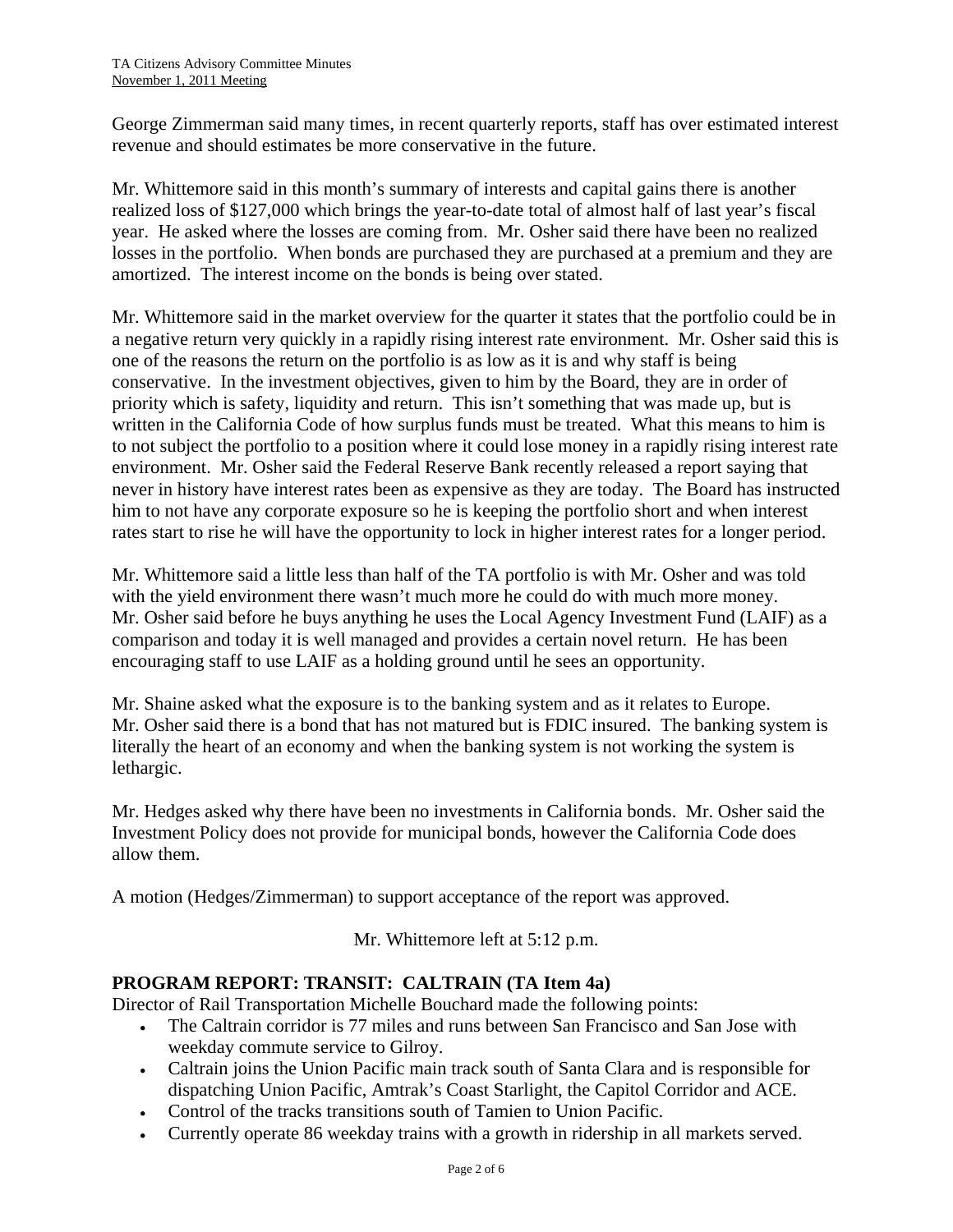- Giants service had an increase of over 7 percent over last year.
- Bike capacity has increased and staff established a Bicycle Advisory Committee.
- A new rail operations contract was awarded to TransitAmerica, a subsidiary of Herzog Construction.
- The Fiscal Year (FY) 2012 Caltrain adopted budget was \$103.8 million.
- Total member contributions for FY2012 were \$25.3 million.
- Fare revenue in August was in excess of \$5.3 million and average weekday ridership is above 45,000.

Director of Engineering and Construction Liria Larano made the following points:

- Santa Clara County has the South Terminal (San Jose) Station Improvement Project which will provide operational flexibility and allow for future expansion of service. Construction included two 1,200-foot platforms, stair and ramp access to existing underpass and a new signal system. The total project is \$35 million and expected to be completed by the end of the year.
- In San Mateo County bridge improvements are being done at Popular, Santa Inez, Monte Diablo and Tilton avenues. The total project is \$11.6 million.
- The Jerrold Avenue Bridge in San Francisco was replaced at a cost of \$13.6 million.

Mr. Hedges asked if the height at the Mount Diablo Avenue bridge was raised. Ms. Larano replied no.

Mr. Zimmerman asked where the South Terminal station is. Ms. Larano said it is the San Jose Diridon Station.

Mr. Shaine asked about a contract being awarded for a signal system. Ms. Larano said the Positive Train Control/Communication Based Overlay Signal System (PTC/CBOSS) is the project and it needs to be installed by December 2015 by Federal mandate. CBOSS allows for communication between the train, wayside and control center to allow trains to operate closer together. It will also provide auto-train stop and will prevent trains from entering a work zone.

Mr. Shaine asked how this system fits with High Speed Rail (HSR). Ms. Bouchard said since this program is mandated and must be functioning revenue ready by December 2015 it must be started now. When HSR comes with their requirements for the system staff will be able to integrate with the Caltrain system.

Mr. Shaine asked if this contract is funded up front. Ms. Bouchard said the project team defined three phases of the project that would support a funding strategy.

Elizabeth Lasensky said San Jose Diridon has multiple tracks and there is no signage informing passengers which tracks to use. Ms. Larano said new signage is part of the project. Ms. Lasensky asked if any part of the budget takes into account new trains or repairs. Ms. Bouchard said state of good repair is very important. Over the last few years funding has been dedicated to state of good repair and staff is doing a robust fleet planning effort to see what is needed to carry the current rolling stock through electrification.

Doris Maez said ridership going north and south is about split, but San Francisco's share is half of the other counties. Does the ridership reflect the morning boardings and partner shares?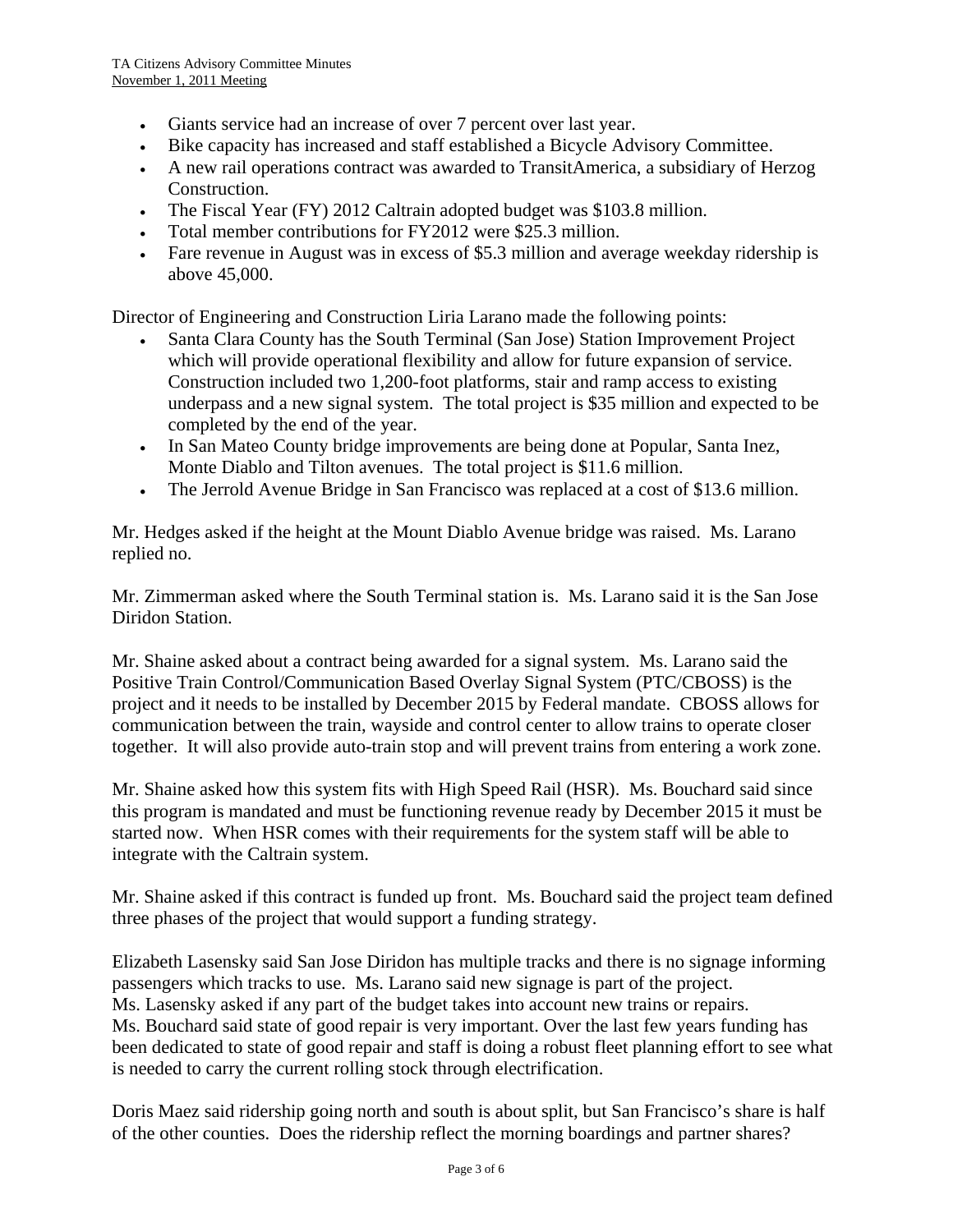Ms. Bouchard said staff is looking at longer-term funding efforts including the agreement among the partners.

Randy Hees said with the current farebox return and if a new passenger is added how much of that passenger's fare goes to contributing to the bottom line and how much has to go to an increase in operating costs. Ms. Bouchard said it is a step function and about 75-80 percent of fares is for labor.

Jeff Londer said he doesn't understand why San Francisco doesn't pay their share along the lines of the other partners. He asked what the other sources of revenue are. Mr. Hurley said it is multiple state and federal sources.

Mr. Londer asked if WiFi has been considered for revenue. Ms. Bouchard said WiFi is a very active topic among staff but there is no timeframe of when this project will occur.

Laurie Simonson said Caltrain now has two bike cars and has there been an increase in bike ridership and any impact on non-bike riders. Ms. Bouchard said currently there are about 3,200 bikes and the previous year was 2,200. Caltrain has gone through a very visible process in increasing the bike capacity. There is a lot of demand for bike capacity in the peak hours.

Mr. Zimmerman asked about the maintenance problems of the trains and is there any timeframe for looking at these problems. Ms. Bouchard said staff can provide a list of projects that will be looked at this year.

Chair Arietta said that at a recent San Mateo County Transit District Board (District) retreat the FY2013 budget fiscal outlook included a tentative balancing plan for Caltrain. The Santa Clara Valley Transportation Authority and San Francisco Municipal Transportation Authority plan to reimburse \$5.2 million and \$1.8 million, respectively, for the repayment of the original purchase of the Caltrain right of way. The \$7 million will be used as San Mateo County's share of the FY2013 Caltrain Operating Budget. The Peninsula Corridor Joint Powers Board partners will also update operating cost sharing formulas and payment for the Gilroy service.

Mr. Hurley said Caltrain is a big program under Measure A and identified as the number one priority under the Original Measure A program. The new measure has provided almost \$17.4 million for Caltrain operating to date.

## **Approval of Minutes (TA Item 4a)**

No discussion

## **Acceptance of Statement of Revenues and Expenditures for June 2011 (TA Item 4b)**

A motion (Shaine/Zimmerman) to support acceptance of the Statement of Revenues and Expenditures for June 2011 was approved.

**Acceptance of Statement of Revenues and Expenditures for September 2011 (TA Item 4c)**

A motion (Hees/Lasensky) to support acceptance of the Statement of Revenues and Expenditures for September 2011 was approved.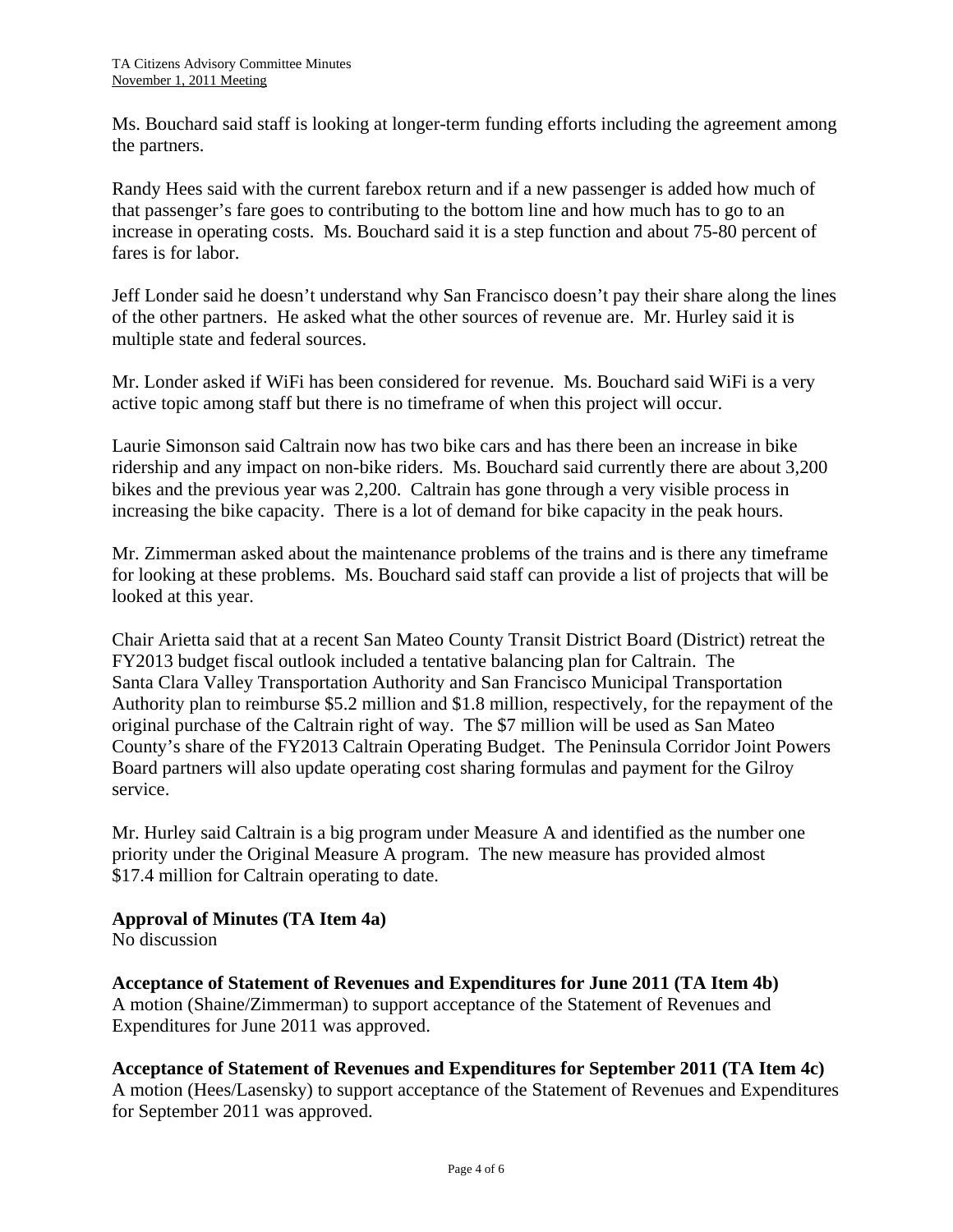#### **Approval of 2012 Board of Directors Meeting Calendar (TA Item 4d)**

Committee members noted the date of the July meeting being so close to the Fourth of July holiday.

#### **Resolution of Appreciation to Outgoing Director John Lee (TA Item 6a)**

Mr. Hurley said Director Lee is being termed out on the City Council of San Mateo and the requirement to sit on the TA Board is to be an elected official.

Mr. Hees asked that the Chair extend the CAC's best wishes and thank him for his work

Mr. Bigelow said when looking at the coalition of cities Director Lee is tough and he does deliver and sticks to his guns on his beliefs and highly commend him.

Mr. Hedges said Director Lee is a passionate advocate on transit oriented development and the Grand Boulevard.

#### Mr. Fox left at 6:07 p.m.

A motion (Hees/Shaine) to support the Resolution of Appreciation to Director Lee was approved. The committee also agreed to present a Certificate of Appreciation to Director Lee.

Ms. Maez left at 6:08 p.m.

# **Sam Trans Liaison Report – September 26, 2011 and October 12, 2011 (TA Items 7a and 7b)**

No comment

#### **Update on State and Federal Legislative Program (TA Item 12b)**

Government Affairs Officer Jayme Ackemann said Government Affairs Manager Seamus Murphy will be focusing his attention at the Federal and State level trying to identify legislation and grant funding that would infuse the District with more money so she will be working at the local level. In the legislative report it notes the \$1.8 billion bond sale happening in the State of California but staff doesn't know what public transportation projects on the Peninsula can expect to see a new infusion of cash coming from the bond sale, but will be receiving some funds. Some of our projects are considered priority projects in need of additional cash flow.

Mr. Mensing left at 6:11 p.m.

Congress is continuing to struggle with the reauthorization of the Surface Transportation Bill. Today the Senate voted on a minibus that would sustain existing spending levels for critical transportation programs. This will go to the House which is less inclined to support the bill. The California High Speed Rail Authority released its Business Plan today and what is most critical for the Peninsula is that they did acknowledge the blended option as one of the viable alternatives. Staff doesn't know if the Legislature will accept the Business Plan until they return from recess in January.